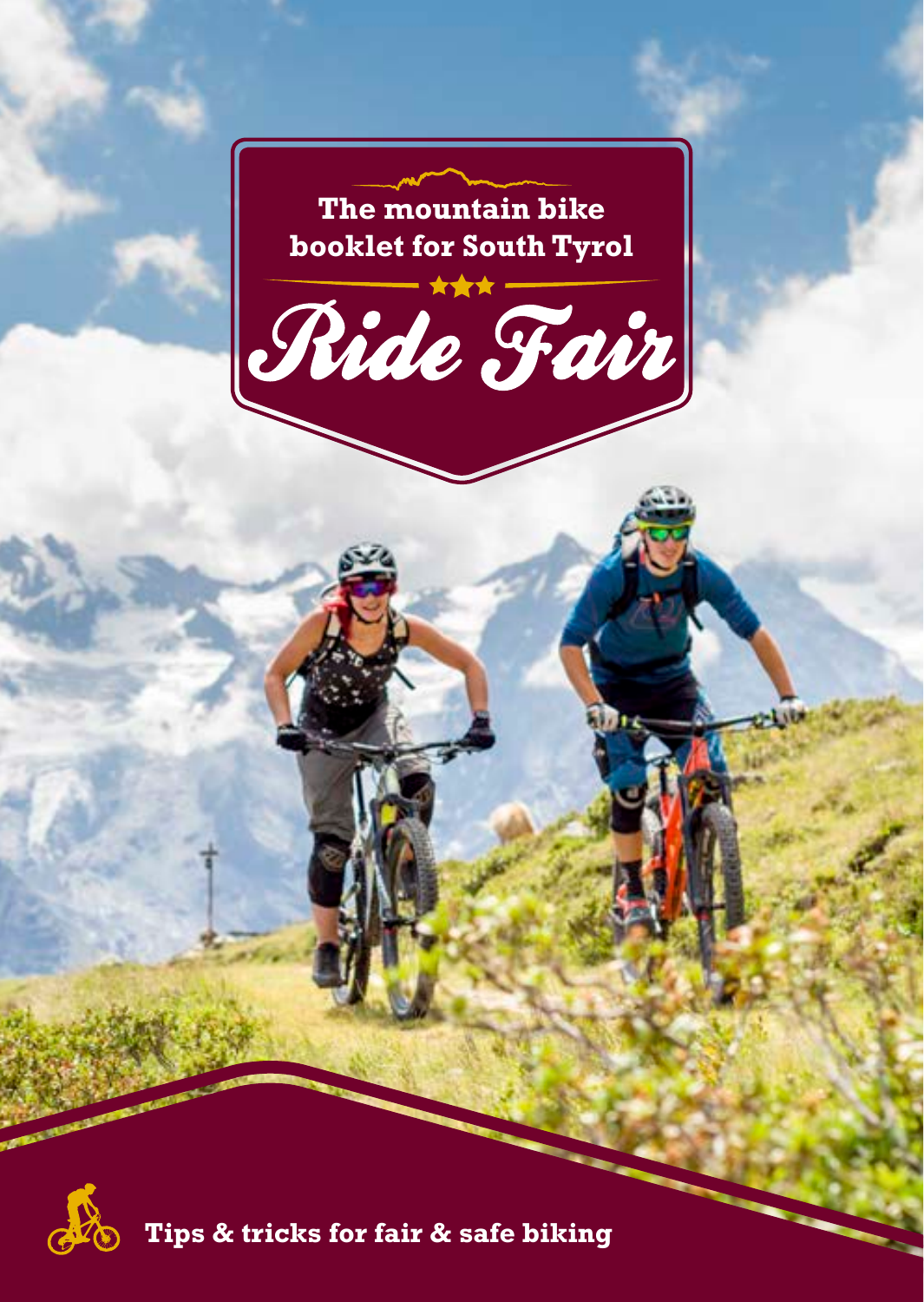# **Be safe and fair and contribute to a good togetherness!**

**Become part of our community and stand up for #ridefair**



For fair bikers we have attached a cool sticker to this brochure.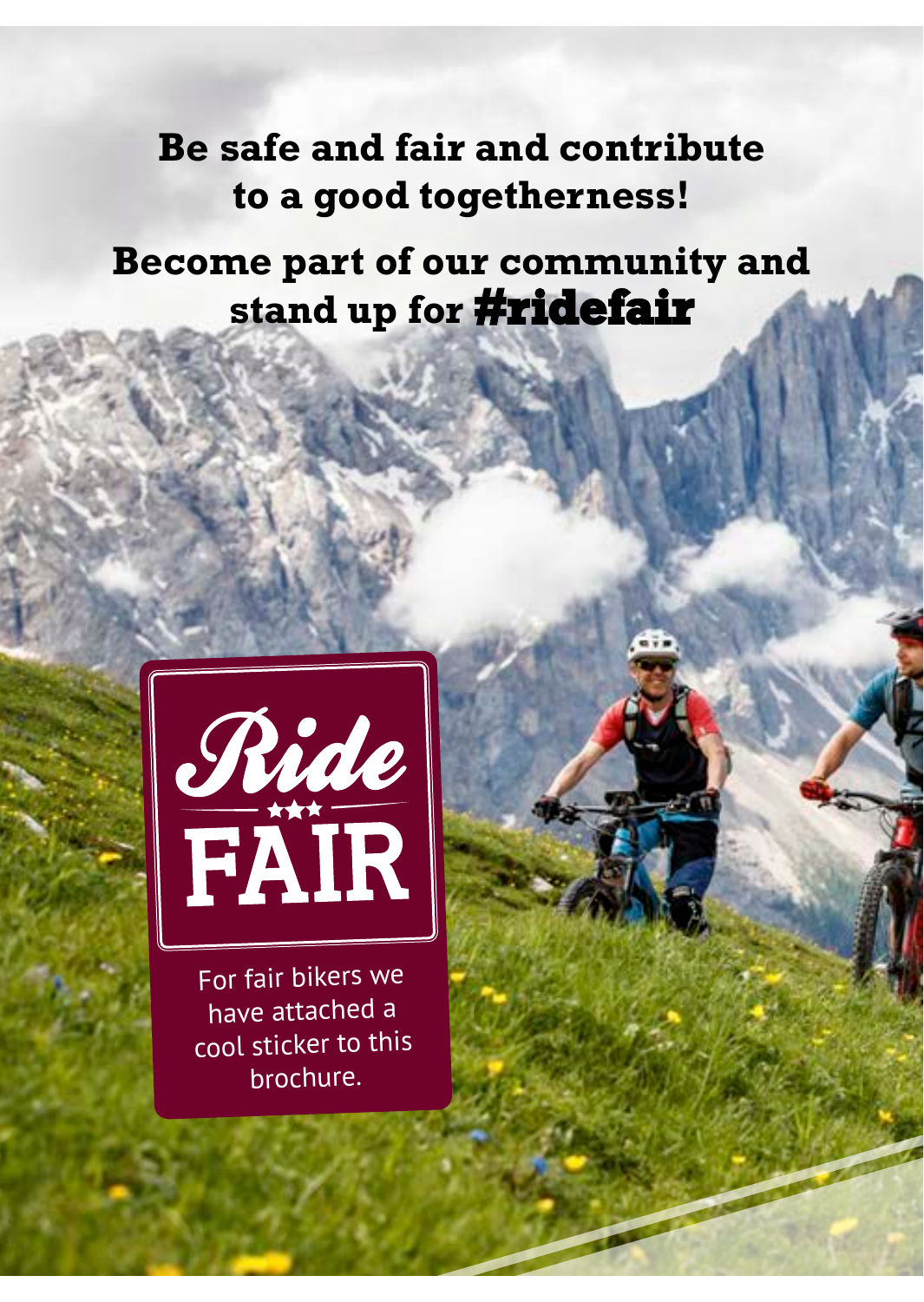



We love mountain biking, nature, adventure and we love South Tyrol with its countless trails and forest roads. And South Tyrol loves us.

Because we know what is needed for a good togetherness: Good preparation, respect towards other road and path users, nature, agriculture and landowners. And because we are aware of the responsibility we bear.

**Ride Fair!**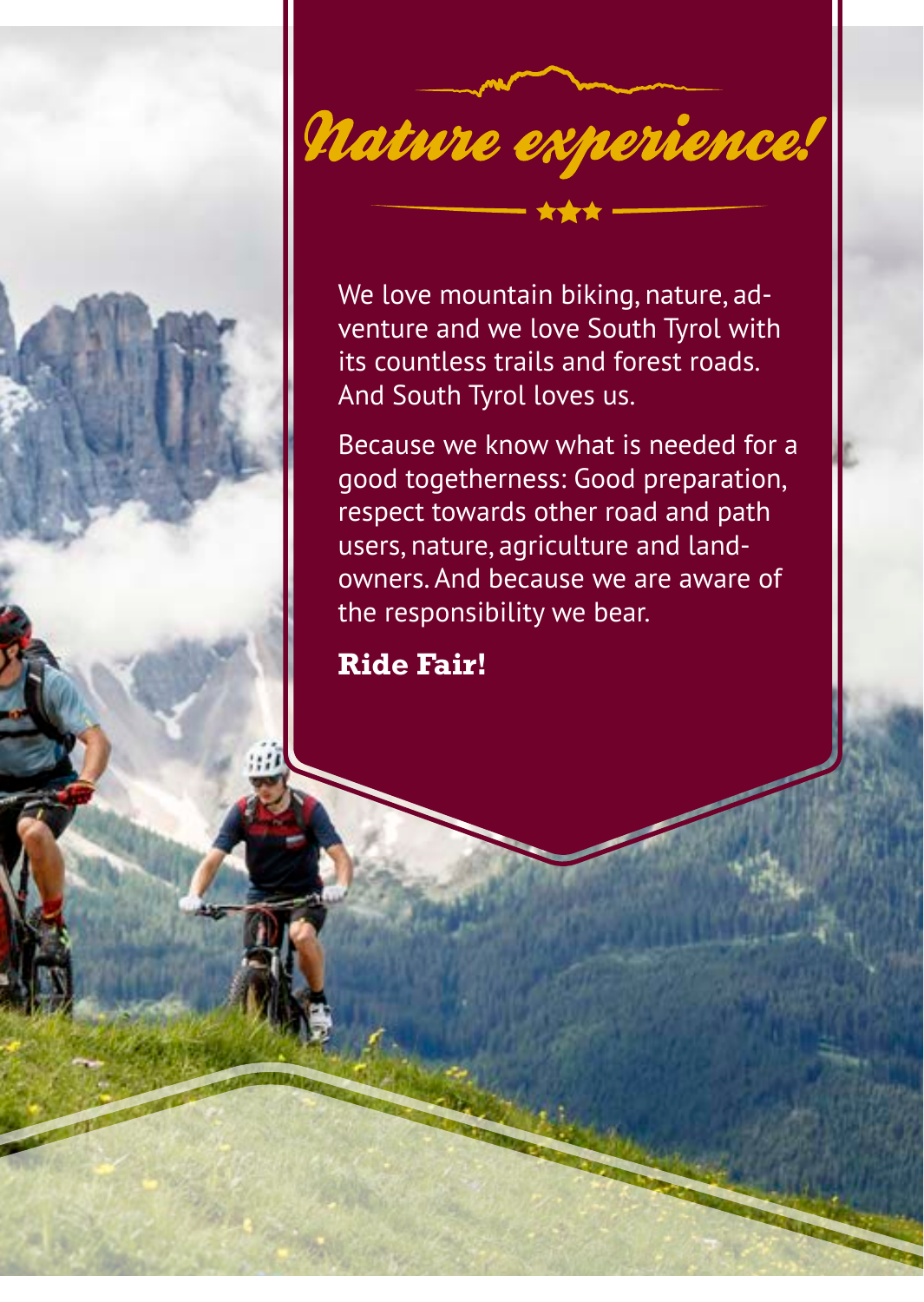

A successful mountain bike tour is preceded by good tour planning. Our tips for conscientious tour planning:

#### **Be healthy on your bike**

Mountain biking is an endurance sport. It is a sport that provides positive stimulation for the heart, muscles and circulation and requires you to be healthy and to realistically assess your own capabilities. Try not to rush and increase the intensity and length of your bike rides slowly.

### **Careful planning**

Specialist literature, maps, the Internet and experts are valuable tools to help you choose a bike tour that suits your fitness and ability. Always adapt tours to the group, weather report and current conditions. Note for single mountain bikers: even small incidents can lead to serious emergencies!

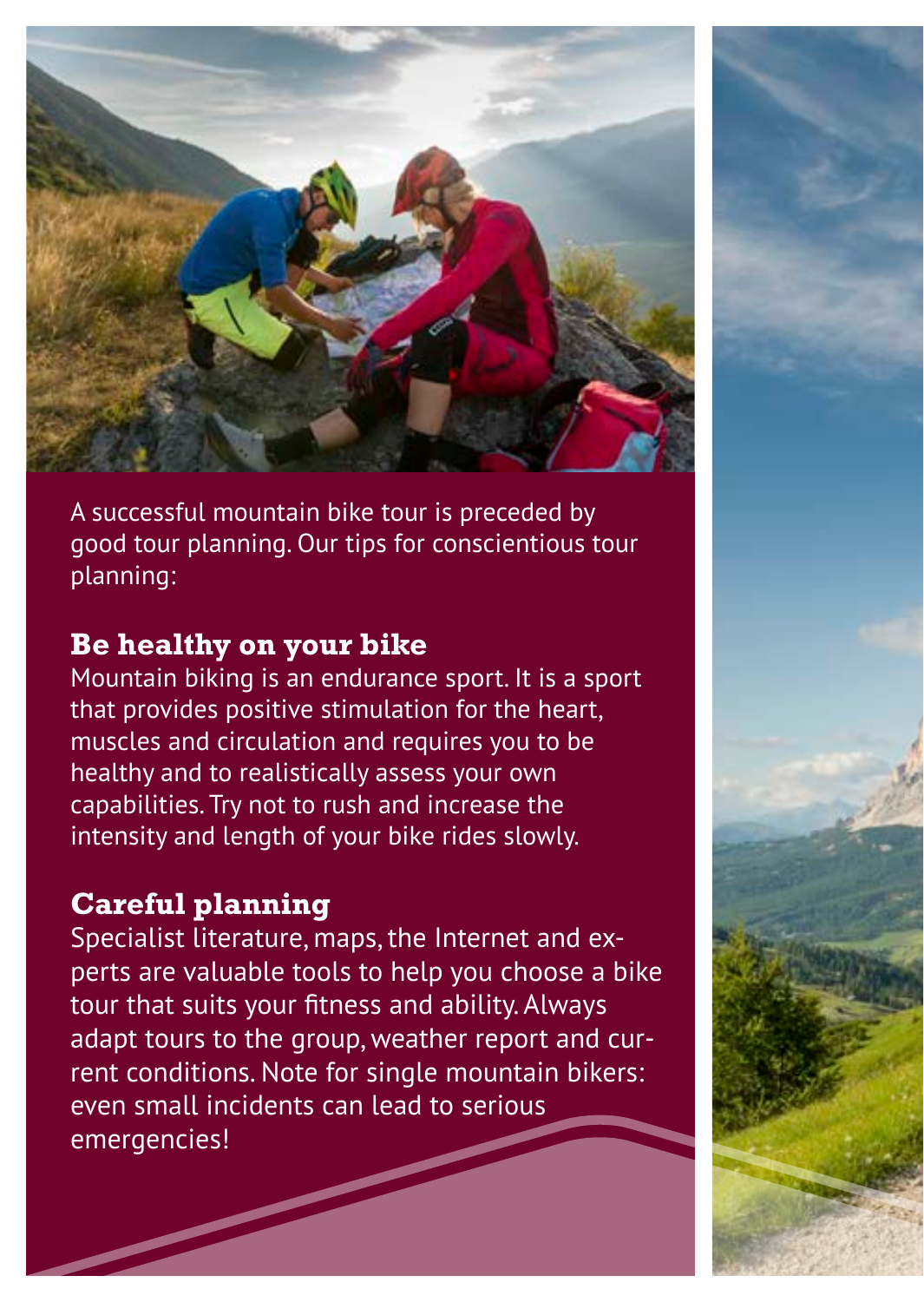**Plan well, have more!**

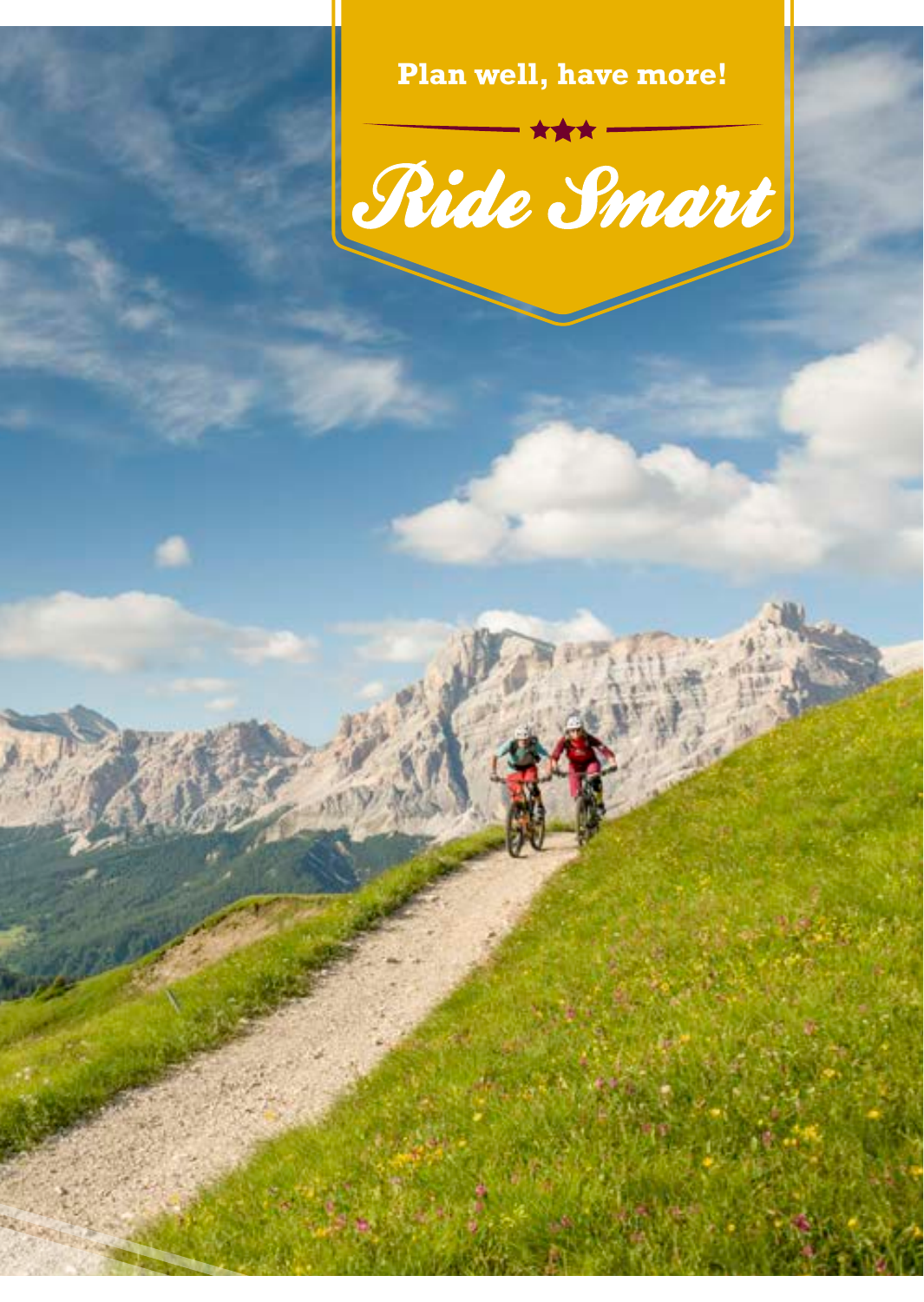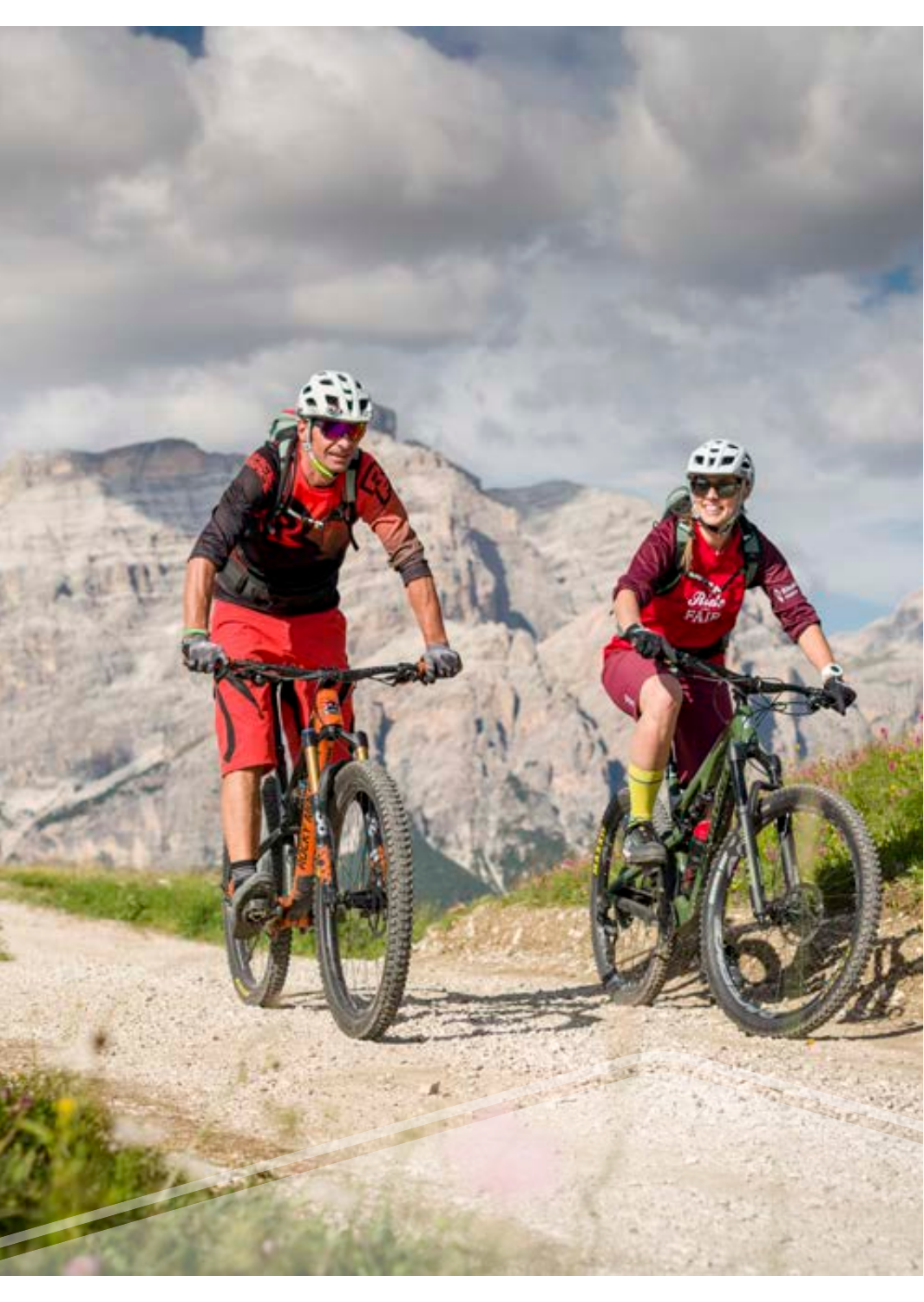



#### **Check your bike**

Check your brakes, tyre pressure, the tightness of the wheels, suspension and gears before every trip. Annual maintenance of the bike by a specialist company will ensure its perfect technical condition. Ensure the seat is in a healthy position.

#### **Make sure you have everything you need**

Warm clothing, rain and wind protection, a repair kit and a first aid kit should be in your rucksack, as well as your mobile phone (Euro emergency number: 112), a torch and enough food and drink. Gloves and glasses protect your hands and eyes. Map and GPS provide valuable guidance.

#### **Always wear a helmet**

Uphill and down dale, always wear a helmet! In case of a fall or a collision, a helmet can protect you against head injuries or even save your life. Protectors can prevent injuries.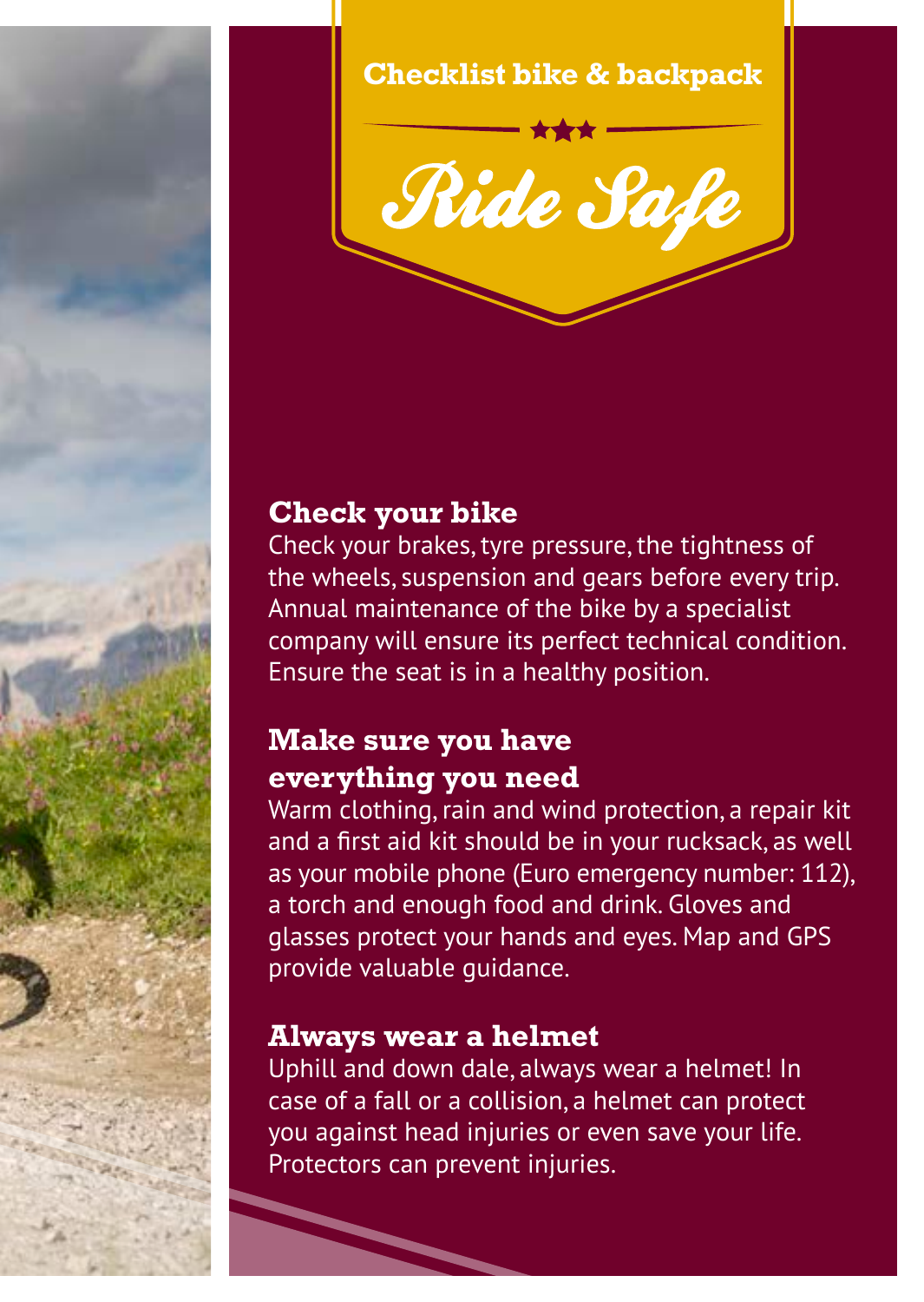## **Respect local regulations**

Do not cycle off road to avoid erosion damage. Use only approved roads and trails and respect local restrictions and regulations in order to avoid conflicts with landowners, those responsible for maintenance of trails and other users.

### **Pedestrians have right of way**

Have consideration for pedestrians by announcing your presence at an early stage and slowing down. Stop if necessary. A friendly greeting promotes acceptance. Cycle in small bike groups and avoid trails that are heavily used by hikers.

#### **Leave no traces**

You can prevent soil erosion and damage to trails by braking gently so that the wheels don't lock. Take your rubbish with you and do not make a noise.

# **Think of the animals**

Twilight is feeding time for wild animals so cycle in the daylight to avoid disturbing them. Approach animals at a walking pace and close cattle gates after you.

# **Control your speed**

Match your speed to the situation! Ride carefully and be ready to brake, because unexpected obstacles can appear at any time. You can learn biking and brake techniques in mountain bike courses.

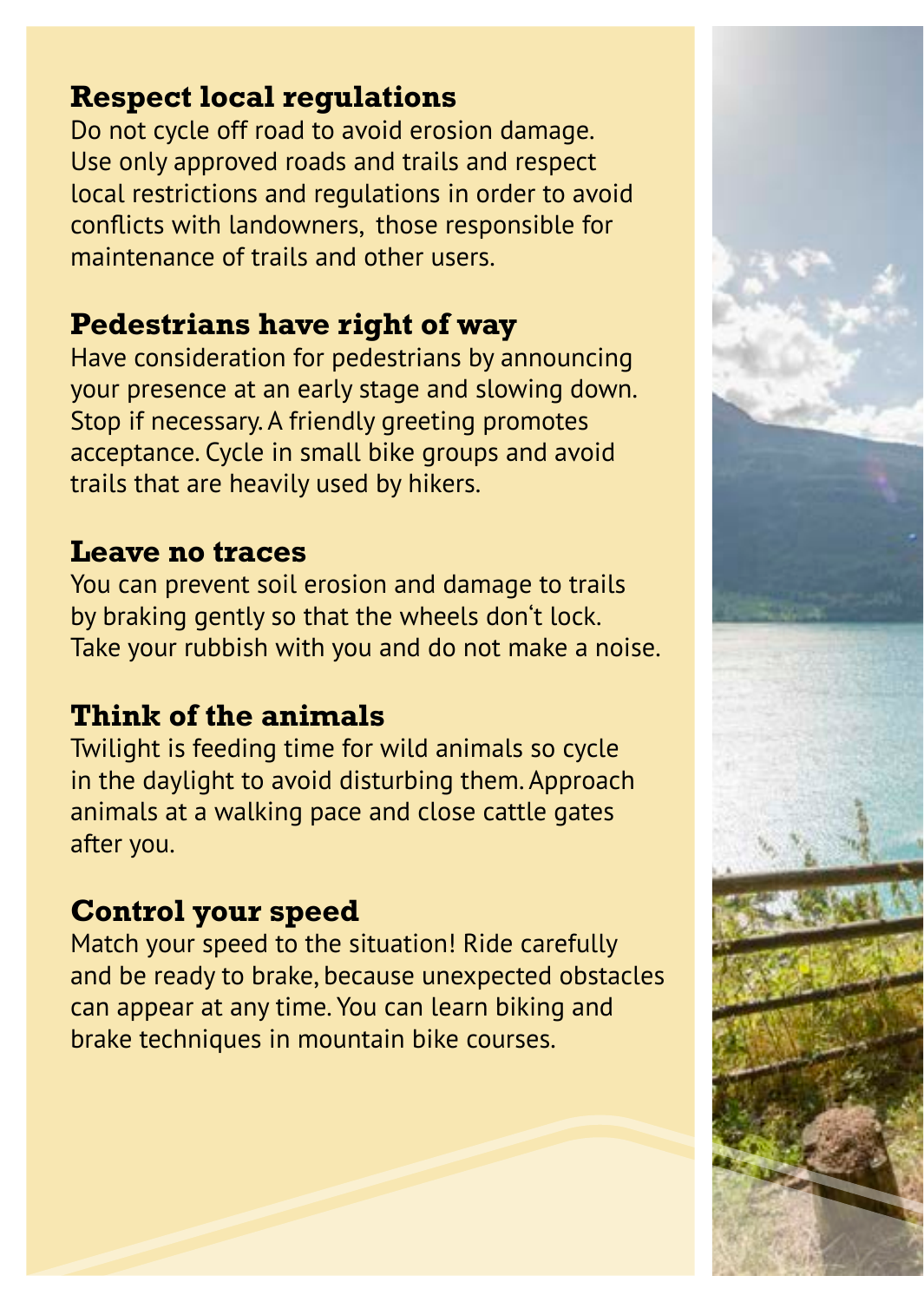



M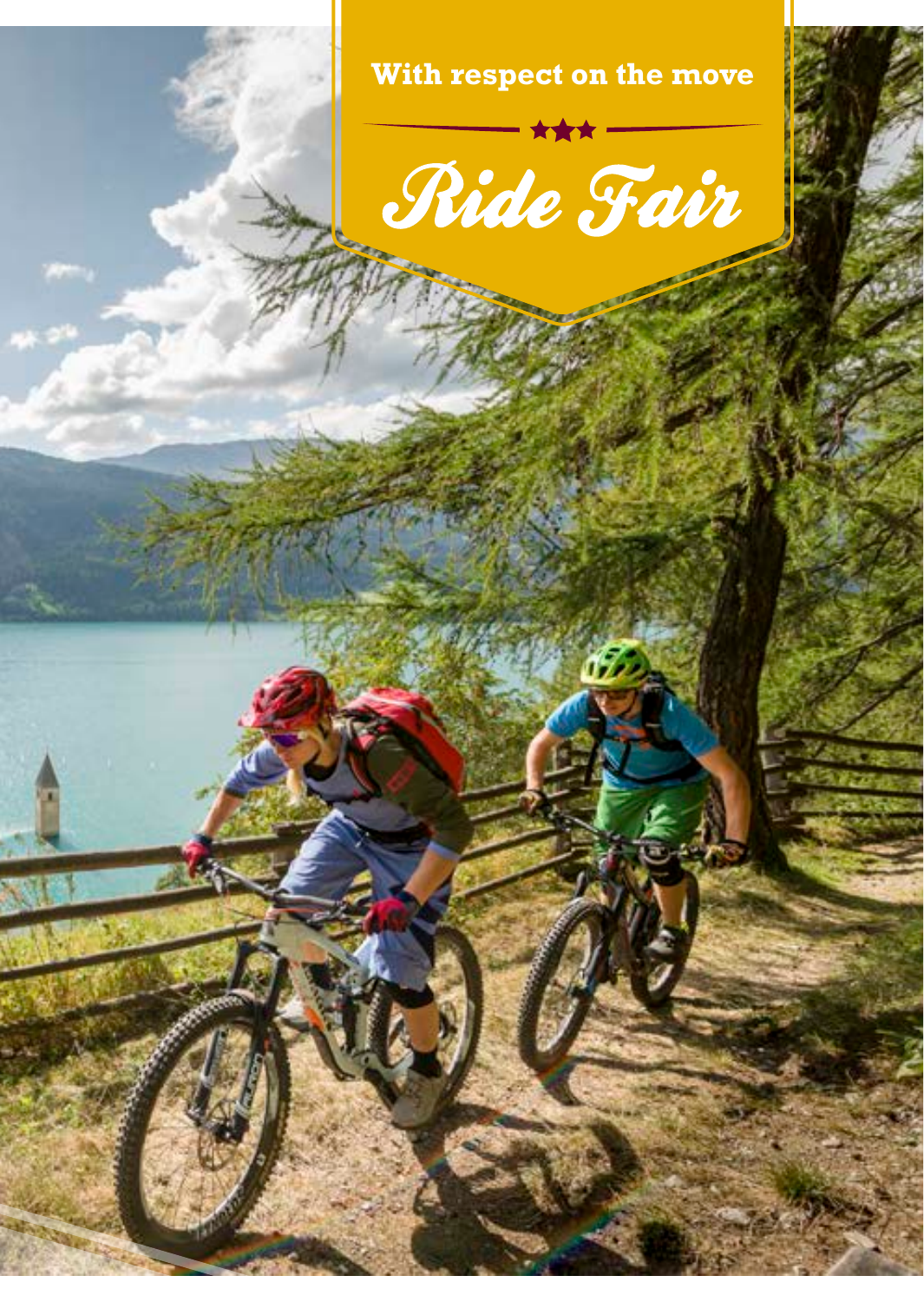## **Biking technique 1x1**

### **Basic position**

Pedals in quarter to 9 position, up from the saddle. Look 3-4 m forward, loosely in arms and legs

## **Braking**

Always front and rear with 1-2 fingers

#### **eMTB**

The eMTB supports you in your ascent. However, it needs getting used to due to its higher weight and drive.

In order to master the eMTB safely, familiarize yourself with handling and engine performance!

# **eMTB 1x1**

# **On/Off:**

The button is on the handlebar or on the frame.

#### **Save battery:**

Flat terrain = little support, Steep terrain = more support

#### **Charging:**

Do not forget charging cable and battery key!

#### **Nothing-goes-anymore-checklist:**

Is the engine on? Is the battery empty? Is the battery in the right position? Is the magnet aligned flush with the rear wheel? Are the display contacts clean?

# **Tip:**

Be prepared for minor defects with the eMTB! Always listen to your guide or bike rental!

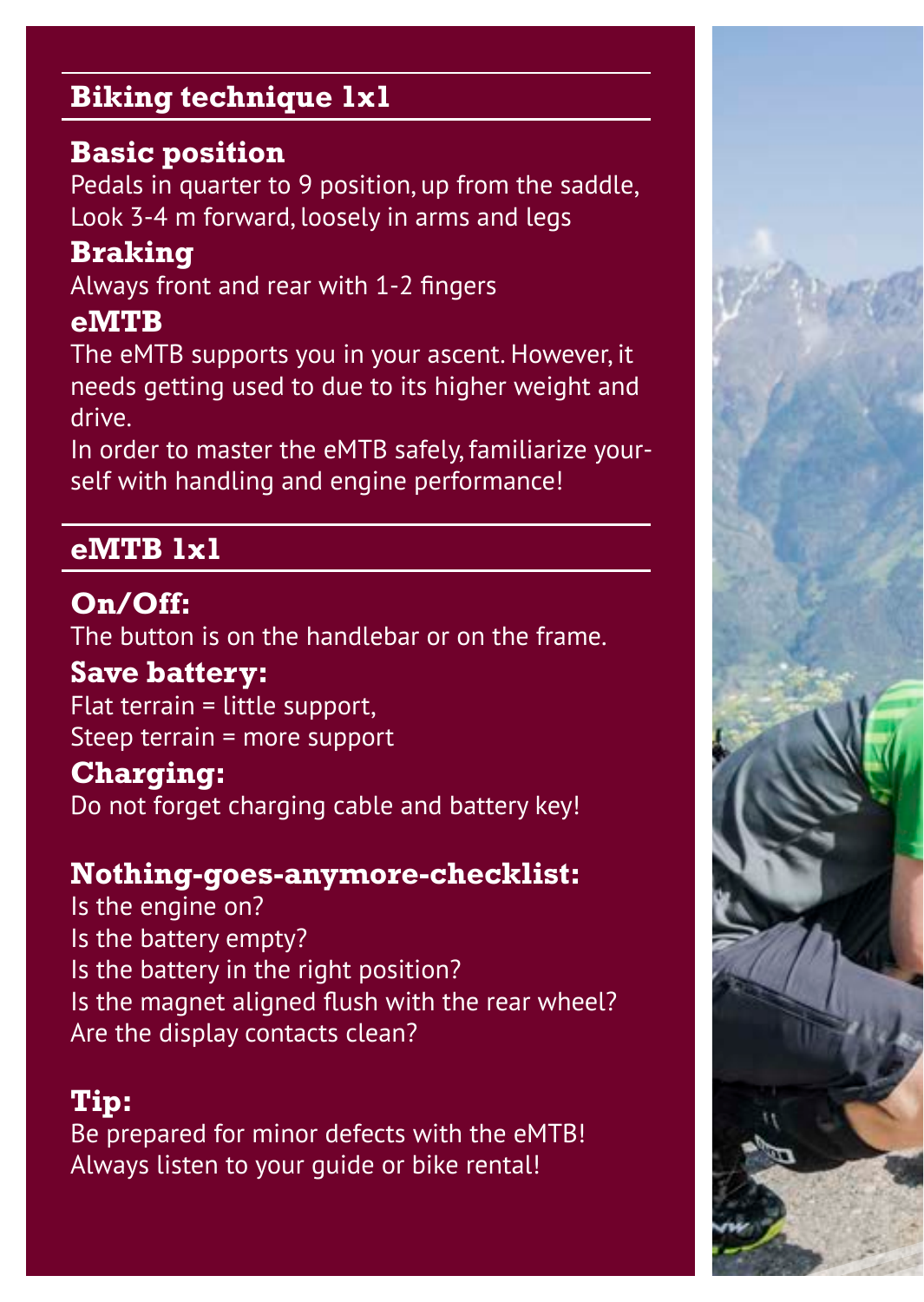**Biking technique** and eMTB 1x1 \*\*\*